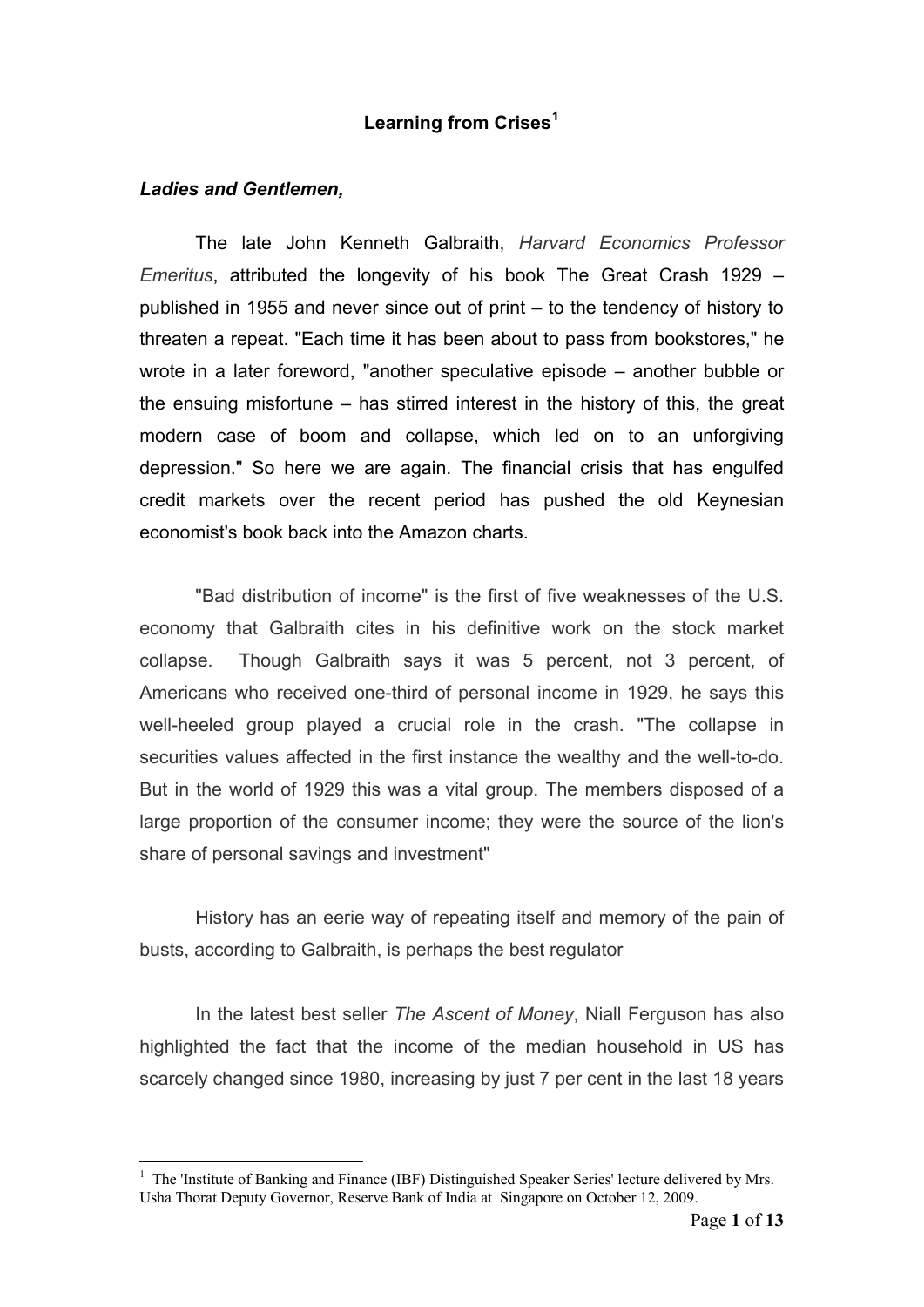while their borrowings multiplied several times and made what seemed a sub prime mortgage crisis to a full blown global financial crisis.

In the current global crisis, no country has been spared be it big or small, developing or developed, relatively insulated or more open. The shock has impacted both the financial and real sectors although it was financial sector led. In India, the impact though significant, has not been to the same extent as in other parts. This is partly attributed to the curbs India still has on the capital account, but mainly to the dominance of domestic expenditure – consumption and investment – and high savings rate, leading to a balanced macro economy, having small current account deficits. Nevertheless, the impact has been felt by the domestic credit equity and forex markets leading to slowing down in the growth rate and employment generation. Still, the country is the second fastest growing economy in the world with over 6 % growth projected for the current year.

The topic of my talk is "Learning from crises". As Galbraith recalled it is amazing how the same mistakes get repeated. Hence I think we owe it to the system to recollect and recount lessons from crises. The key lessons are how to anticipate and take pre-emptive action and equally important, once you are in the middle of it, how to respond effectively viz. crisis management. Post crisis, the critical issues are - how do we put in systems and buffers that can cushion the impact of economic cycles and booms and busts that are so typical of market driven systems.

During the journey I have traversed in the RBI, I have been witness to many crisis situations of differing dimensions, especially since 1991. Delving into the past I feel veteran enough to share these experiences and draw lessons.

#### *The BOP crisis of 1991*

This was a major crisis in the country. In mid 1991, the foreign exchange reserves of the country were down to 11 days imports, even what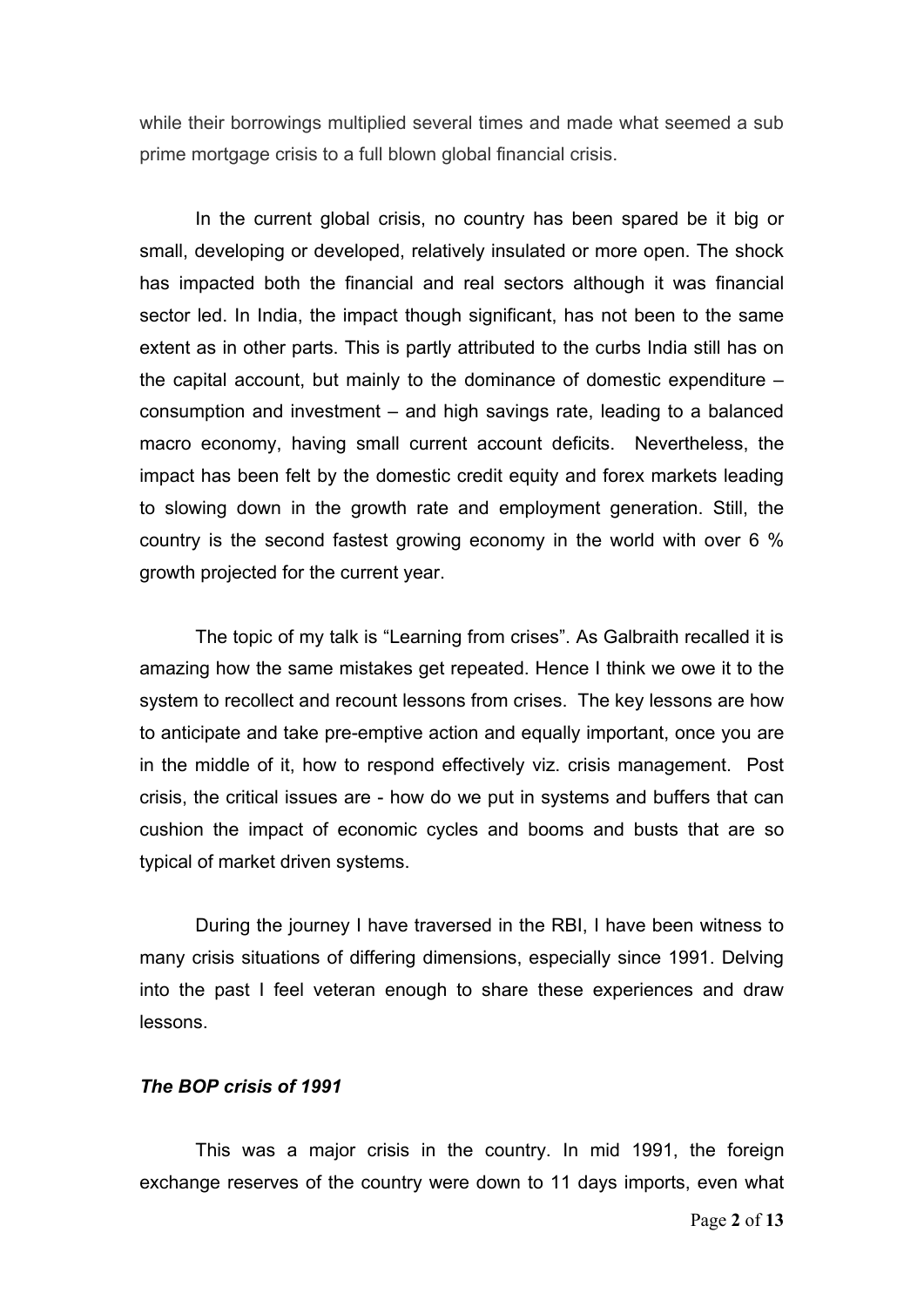little reserves that remained were not unencumbered. While the crisis was triggered by increase in oil prices and the Gulf war, the underlying factors were the macro imbalance in the form of unmanageable current account and fiscal deficits. External debt servicing as a proportion of current receipts increased from 10.2 per cent in 1980-81 to 35.3 per cent of current receipts in 1990-91. The responses included curbing imports through a system of administrative controls for large value letters of credit, giving incentives for exports, pledging of gold reserves with Bank of England and Bank of Japan, devaluation of the Indian Rupee, issuing attractive bonds in foreign currency to Non-Resident Indians, encouraging return flow of capital, an amnesty scheme through gold bonds, borrowing from multilateral institutions, etc., and so on. The long term response included major reforms in trade industry foreign investment fiscal and financial sector paving the way for development of equity, forex money and government securities markets. There were fundamental changes in monetary management consequent upon stoppage of automatic monetisation of the government deficit and switch over to an auction based market borrowing for meeting the fiscal deficits.

Many valuable lessons were learnt from the crisis –

- **Exchange rates should not be overvalued for long periods**
- ! Providing exchange guarantees by the central bank or government are best avoided
- On the external account, liberalising equity flows first is a better option followed by commercial credit and longer term debt , while limiting the access to foreign debt by the financial sector
- ! Central bank funding of the government in the primary market should not be resorted to
- **Excessively high remuneration on reserve requirements erodes** monetary control.
- ! Financial sector repression excessive interest controls and credit rationing - is deleterious to growth.
- ! A strong financial sector requires prudential regulation and effective supervision
- **EXECT** Removing or reducing entry barriers to facilitate more competition Page **3** of **13**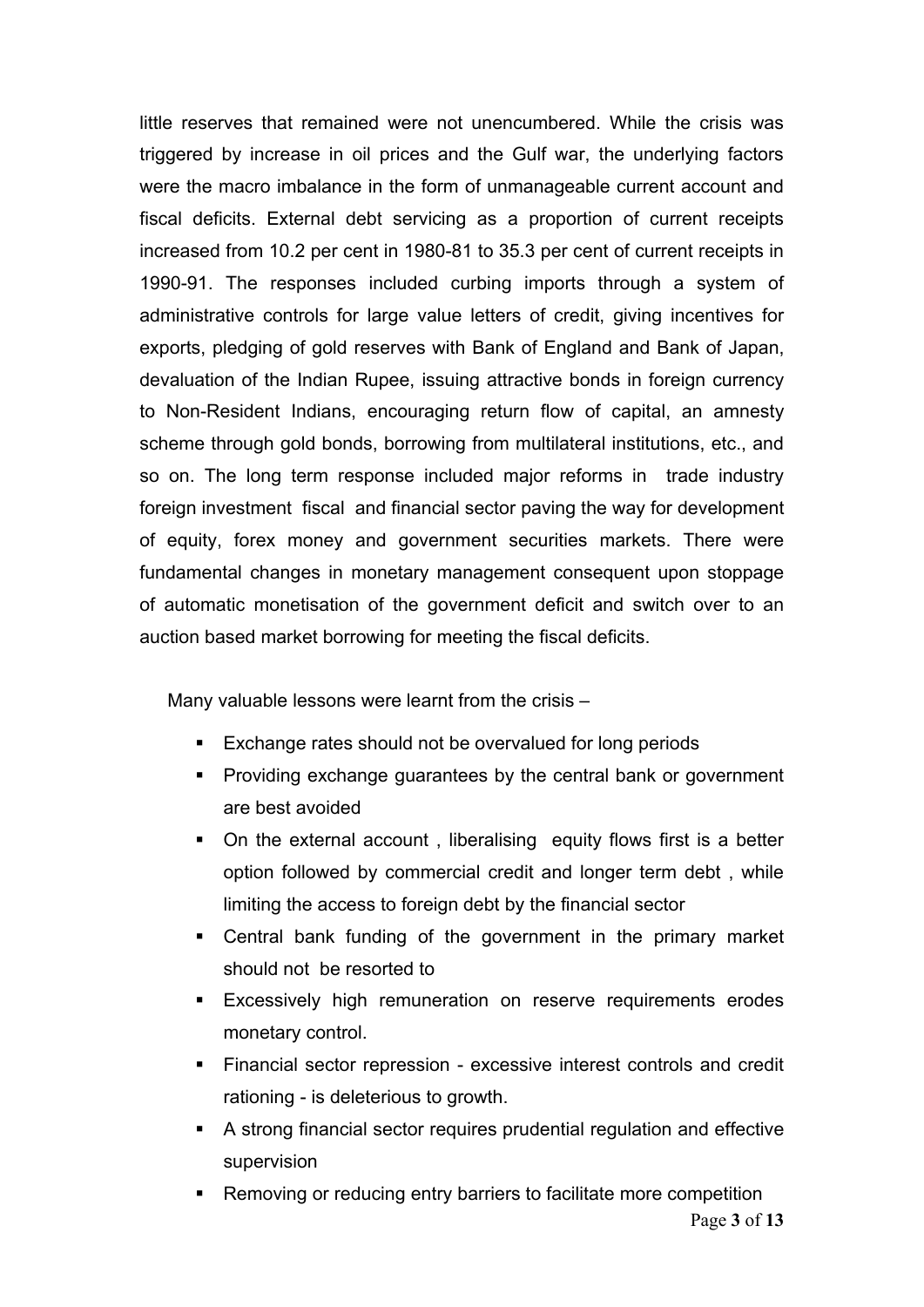! Coordinated action by the Government and the central bank with a well knit professional team working together greatly facilitates the process

## *The Securities irregularities of 1992*

The irregularities reflected speculative buying in the stock market funded by bank liquidity through repurchase transactions in government securities and bonds, facilitated by a nexus between brokers and banks. In part this reflected a way of earning higher yields in an otherwise administered interest rate structure. Such transactions were done against bank receipts where there were no underlying government securities. The events that led to these irregularities could be attributed to weaknesses and lack of transparency in the market infrastructure for government securities, excess liquidity with public sector undertakings, nexus between banks and brokers and inadequate internal controls that led to bank funds flowing to the stock markets fuelling abnormal stock price increase. Poor internal controls were reflective of low levels of computerisation and reliance on manual processing. Consequences resulted when a settlement failure triggered panic and the irregularities surfaced in the open. RBI had to undertake a series of investigations to unravel the irregular transactions and fix responsibility. A Joint Parliamentary Committee (JPC) constituted to investigate into these operations required enormous resources of the management.

There were several positive fall outs of this crisis:

- ! Acceleration of capital market reforms and introduction of screen based order matching systems with commensurate depository custody clearing and settlement arrangements that are continuously upgraded
- **EXEDENT** Institution of a delivery versus payment mechanism for settlement of trades in government securities initially in RBI but later led to establishment of a central counterparty in the form of CCIL (Clearing Corporation Of India ) which today undertakes guaranteed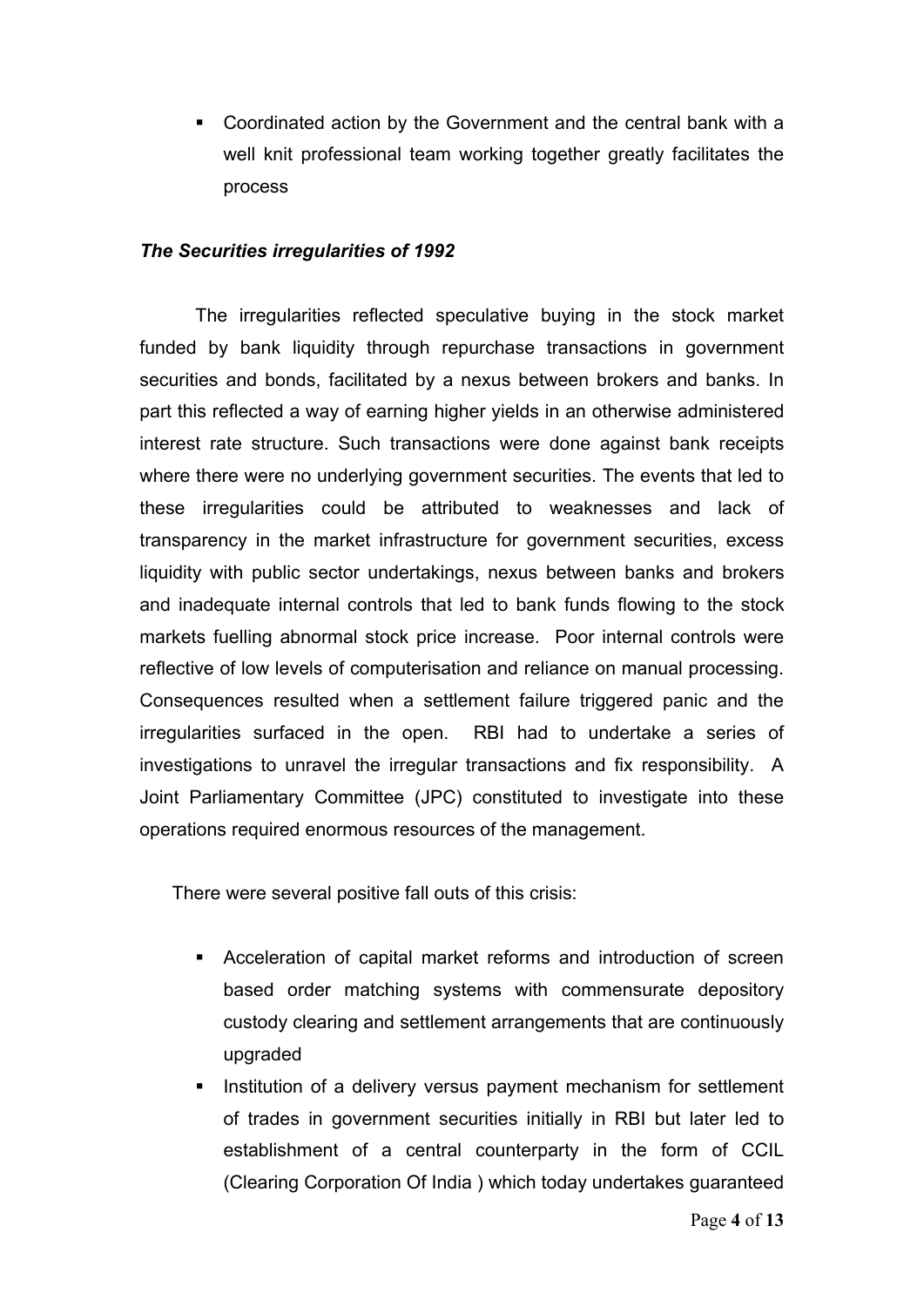settlement for government securities , repos in G Secs and forex market trades.

- Dissemination of information on all individual transactions in the government securities market on a daily basis and currently on real time basis
- **Tightening of internal controls in investment transactions**
- ! Removal of administered interest rates –currently only the savings bank deposit rate is fixed by the RBI, while all other deposit rates are deregulated
- **EXTERGIST IS Strengthening supervision over banks and other financial** institutions and establishment of the Board for Financial Supervision (BFS) in 1994 with the primary objective of undertaking supervision of the financial sector comprising commercial banks, financial institutions and non-banking financial companies.
- Recognition of the possibility of systemic risk in the absence of proper assessment of counterparty risk and well functioning securities markets with greater transparency
- ! Focused attention on the role of the regulator which ensures adherence to regulations in letter and spirit and need for greater accountability

# *Imbroglio caused by dealings of Non-Banking Financial Companies in 1997*

Non-Banking Financial Companies (NBFCs) have been historically subjected to a relatively lower degree of regulation *vis-à-vis* the banks, the higher rates of return on deposits they could offer enabled them to attract a large base of small savers and a potential threat to the stability of the financial system. Added to these was the fact that operations of NBFCs were characterised by several distinctive features viz. no entry barriers, no requirement for large investment in fixed assets and inventories, freedom to open branch offices, all of which led to their proliferation in an unbridled manner. A few such companies which were perceived as well-functioning, well-managed and financially healthy and consequently had a large depositor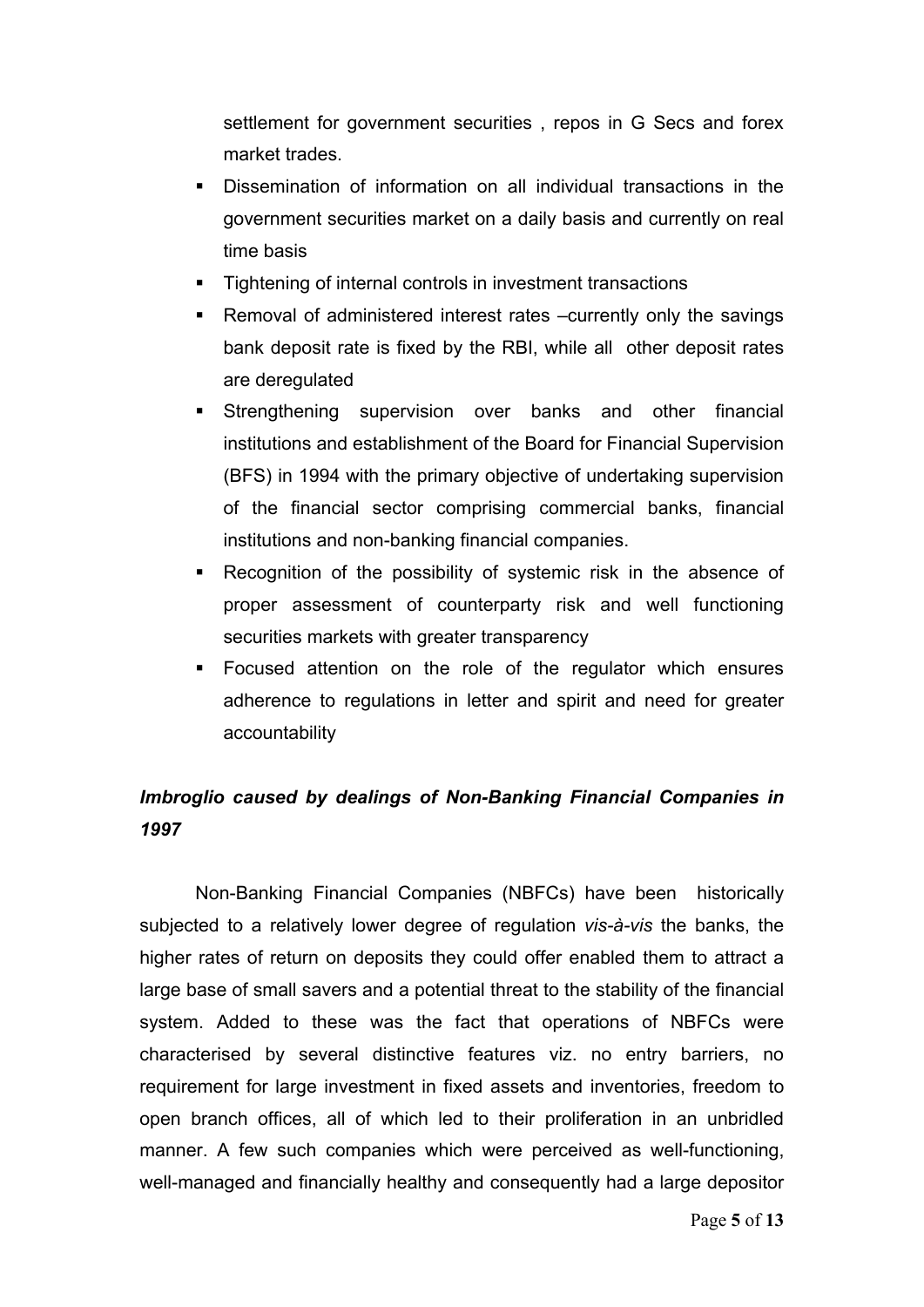base, defaulted in repayment of deposits, leading to the realisation that the extant framework was inadequate to monitor and regulate these companies. Though there were no systemic problems, confidence of the depositors in the NBFCs as a sector was eroded and the Reserve Bank faced the risk of loss of reputation. In a specific instance, the in-principle approval given by the Reserve Bank to start a bank was used by the entity to mobilise huge funds from the unsuspecting public and the payable-at-par cheques issued by the entity on a leading commercial bank resulted in a huge exposure and default to the bank because of the lag between the timing of payments and providing funds cover.

The learning points were:

- **EXECOMEDE:** Recognition of the possibility of regulatory arbitrage between the entities regulated by banks and non banking financial companies and between the securities regulator and the bank regulator.
- ! Need for legal powers to regulate the activities of NBFCs, including framing of guidelines for compulsory registration, stringency in conditions for deposit-taking companies akin to banks, and applicability of prudential norms for such companies.

In the recent period, it has been noted that, even if not accepting deposits, these companies can contribute to systemic risk as they access public funds and participate in various markets (debt, equity and foreign exchange markets). Hence capital ratios and a quarterly system of reporting were introduced for large non-deposit taking NBFCs in 2007.

# *Asian Crisis of 1997 – the first global contagion*

The South-East Asian crisis started with stock market and currency crashes followed by financial crisis which spilt over to the real sector. It changed irrevocably the way Asian countries look at issues of financial stability.. The Indian market was not immune and even though there was a general belief that some correction in the rupee was required, the pressure on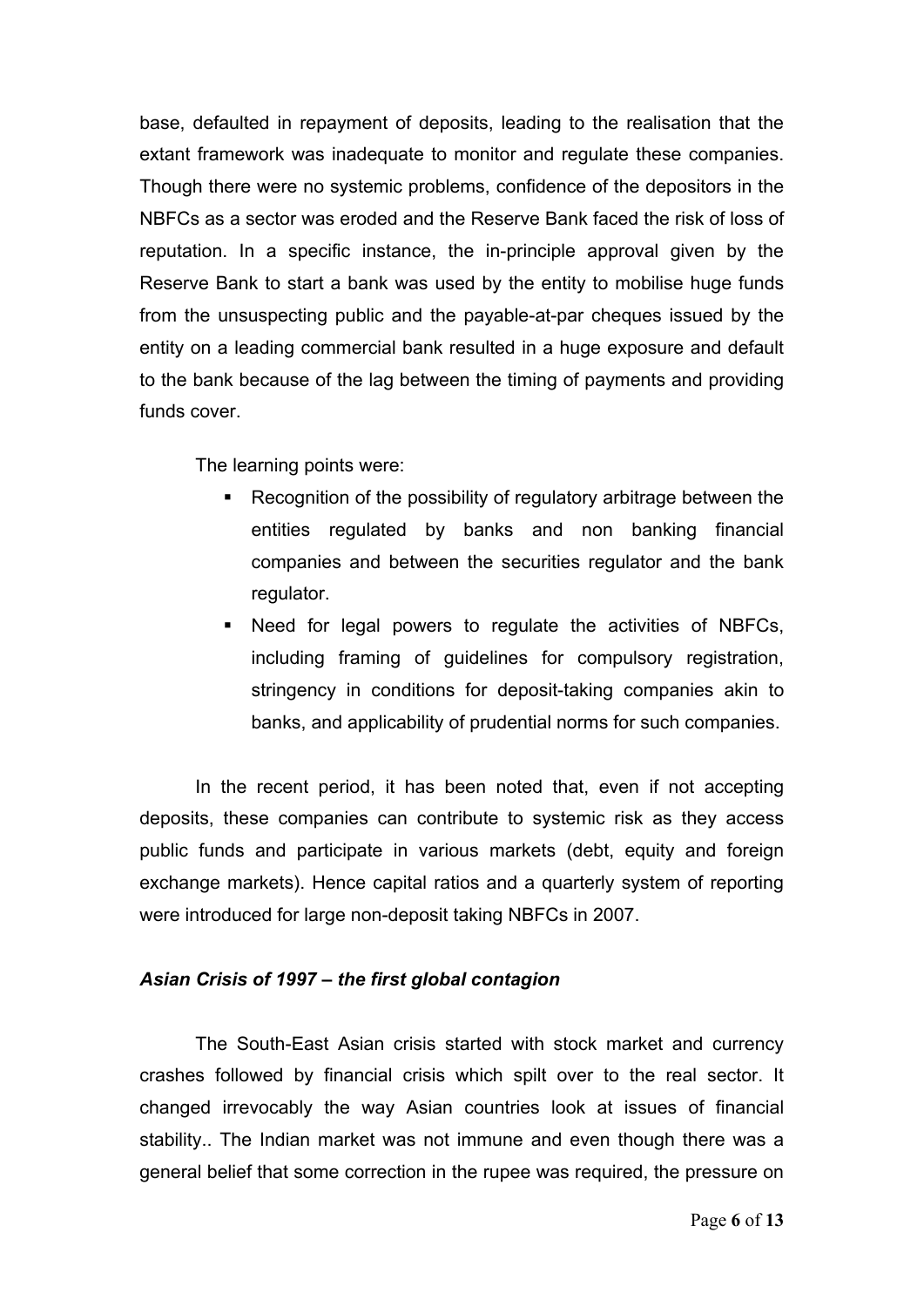the rupee in later part of the year required RBI to intervene to maintain orderly conditions. Withdrawal of funds by foreign institutional investors (FIIs) hit the equity and foreign exchange markets and the sale of foreign exchange by RBI also affected the money and bond markets. In addition to intervention, monetary and administrative measures had to be taken to stabilise markets. The impact on the domestic interest rates and liquidity was the cost to be paid for restoring stability. The government borrowing programme was managed through private placement and subsequent open market operations when the markets stabilised.

The learning points were:

- ! Need for complementarity between macroeconomic stability and financial stability and exchange rate management for preserving competitiveness and confidence in the economy
- ! Need for closer supervision and regulation of banks and other financial institutions
- ! During asset price booms it is important to ensure that banks' exposure to capital markets and real estate is not excessive and to understand that banks can be subject to foreign exchange risk even without any currency mismatches in their books, when their constituents have huge unhedged exposures
- ! Management of capital account is important for countries having chronic CAD and where inflation and interest rates are persistently over global levels.
- ! Dollarisation of the domestic market or internationalisation of the domestic currency can both require careful management.
- ! Financial stability emerged as a specific objective of policy as the cost of instability to the real sector is huge especially on the vulnerable segments of society.

## *Urban Co-operative Banks – the Weak Link*

The tightening of regulation over the banking and NBFC sectors saw the gravitation of risk to the lightly regulated Urban Co-operative Banks Page **7** of **13**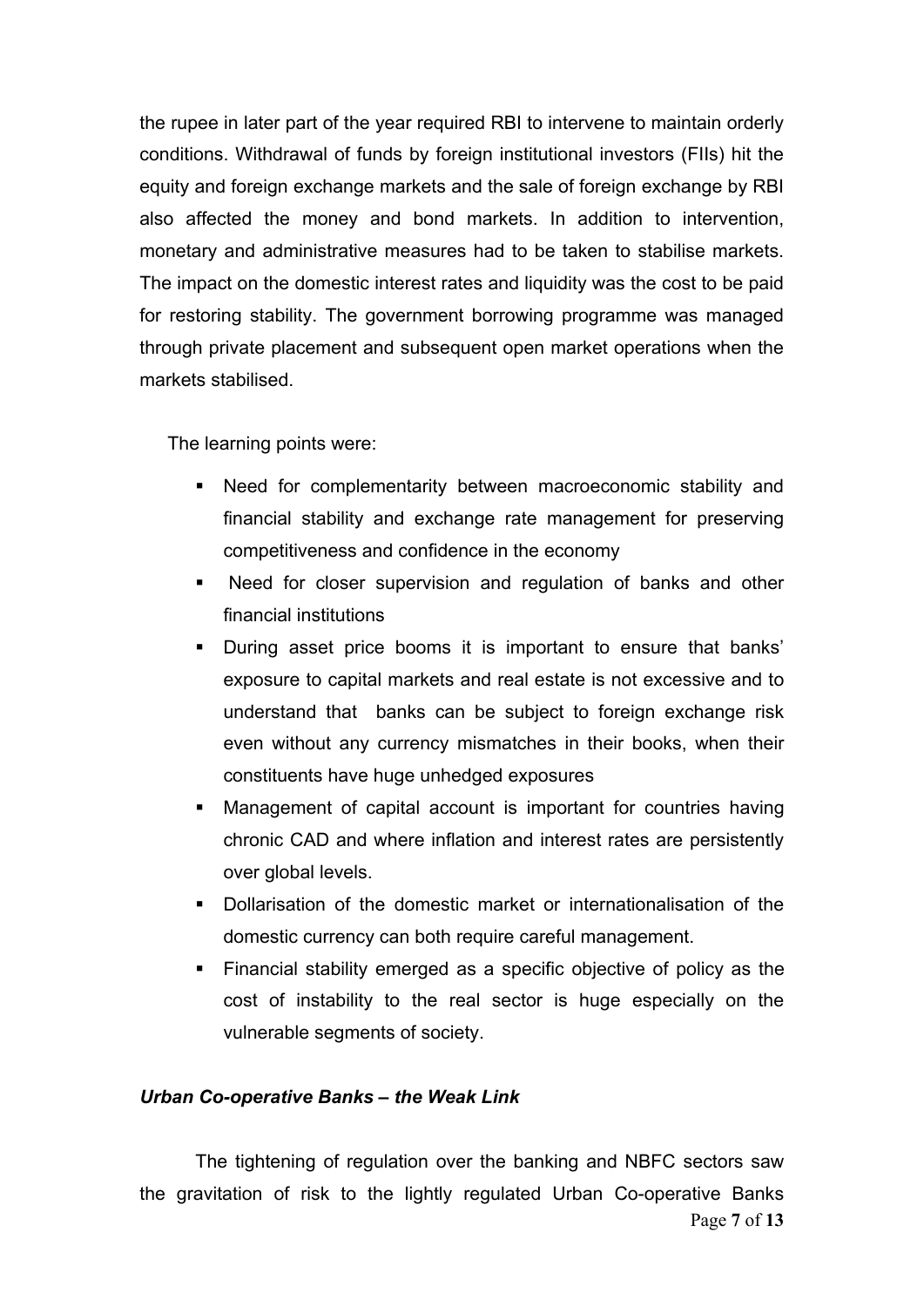(UCBs) which were under dual regulation of the RBI and the registrar of cooperative societies. The stock market crash in 2002 triggered a payments problem and it was found that the nexus between the broker and a large UCB (Madhavpura Mercantile Co-operative Bank) led to huge exposure to the broker and the bank collapsed. The systemic implication was that hundreds of small UCBs had exposure to this bank and the collapse of these banks would have been very disruptive though confined to a small region. The Deposit Insurance and Credit Guarantee Corporation (DICGC) had to make a large payout to the collapsed bank under a restructuring package and averted the domino effect. But the Madhavpura Bank collapse led to erosion in public confidence and there were a series of UCB failures across the country. The immediate measures taken were to ban connected lending, exposure to share-brokers and inter-UCB deposits. The supervisory system – both on-site and off-site – was triggered and strengthened. In 2004, all new branch and bank expansion was stopped and a vision document was put out in 2005 which provided for a MoU with the state governments to work out a way for non-disruptive exit of weak UCBs while simultaneously incentivising the growth of strong banks. Subsequently various resolution options have been provided such as merger with or without support from DICGC, restructuring of liabilities, introduction of new capital-like instruments, and transfer of assets and liabilities. The UCB sector has seen a reduction in the number of weak banks from 725 to 496. 102 banks have gone out of the system through mergers and liquidation. DICGC has also strengthened its claim payments system to ensure that prompt relief is given to small depositors of failed banks.

The lessons learnt were:

- **I.** In dealing with a crisis arising out of interconnectedness, breathing time needs to be provided through liquidity injection.
- **EXEC** EXECUTE: Reduce interconnectedness within the financial system as it leads to a 'moral hazard' problem of 'too interconnected to fail'
- The most lightly regulated entity in the financial system becomes the weakest link. The system's weakest link becomes a source of reputation risk and erosion in public confidence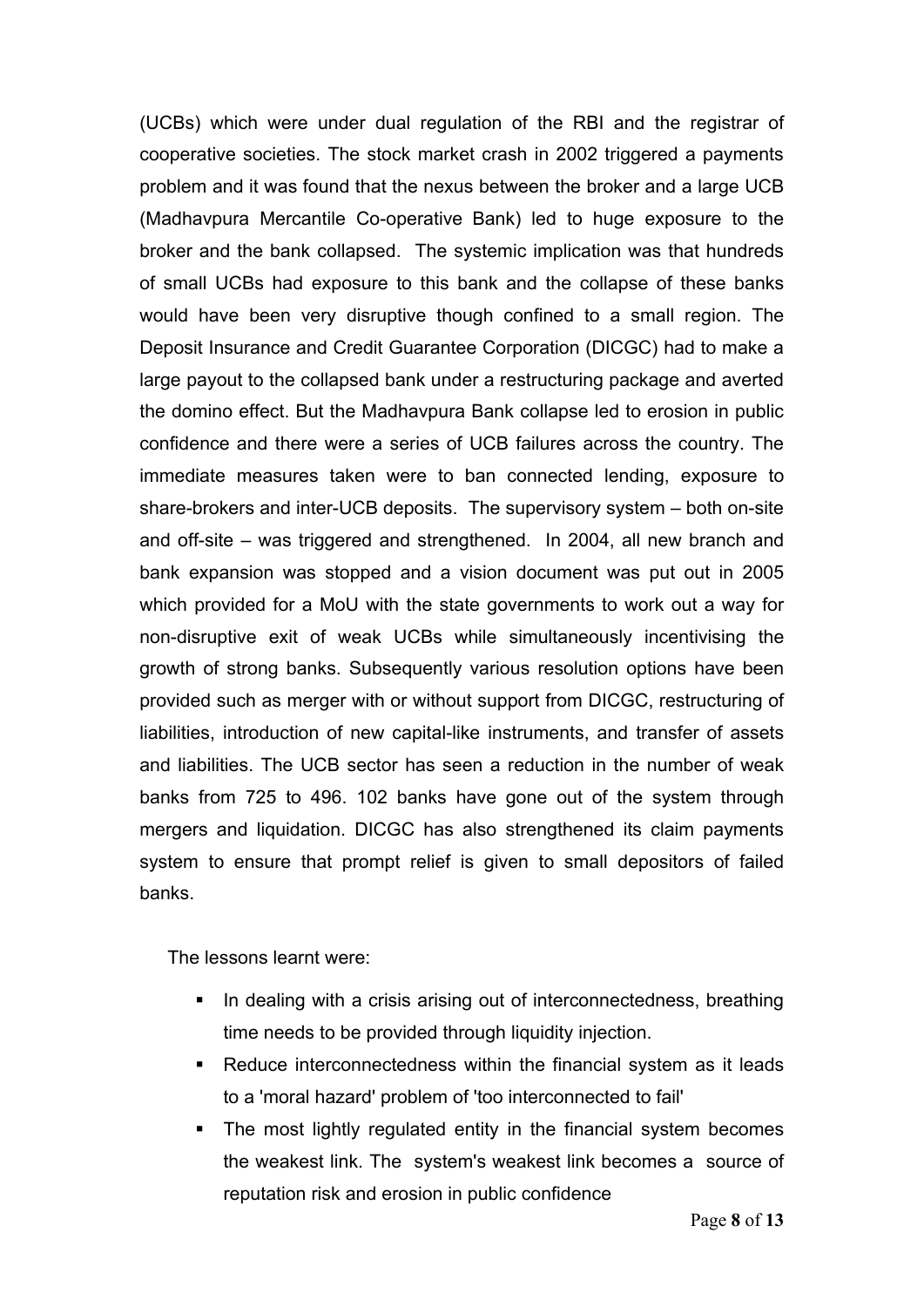! Even though under dual regulation, the bank regulator has to use its powers more effectively and take steps to resolve weak banks.

# *Failure of a fairly significant mid sized commercial bank in 2004*

The Global Trust Bank Ltd, a private sector bank had reported substantial growth and was growing too fast. The bank's balance sheet was flawed and disclosures inadequate. Very large capital market exposures and shortfall in provisioning were the causes for downfall of the bank. The common depositor does not have the wherewithal to study bank balance sheets before making a deposit, but even the institutional investors seem to be gullible investors. It was also realised that even though insolvent, a bank can carry on without a run as long as it has adequate liquidity or access to liquidity. Interestingly, even at the time of moratorium, the bank had huge inter-bank borrowings and deposits reflecting the confidence placed by other banks and institutional investors or the moral hazard view that banks will not be allowed to fail. Auditor accountability came under focus. The problem had to be dealt with heads on when all avenues and options for revival by the promoters and directors failed. Compulsory amalgamation with a public sector bank was resorted to.

This experience gave us valuable lessons of how to deal with a bank run.

- ! The process of resolution should be swift and decisive and preferably over the weekend
- **I.** In a computerised system with 24/7 banking, and large retail base, the preparation for a moratorium has to be much more meticulous than in traditional banking.
- . Role of media is critical and in any crisis management media management has to be given priority. We actually had to go on media to give out reassurances about the bank to stop the run
- ! Adequate liquidity and currency needs to be kept ready to stem a run once the resolution strategy is decided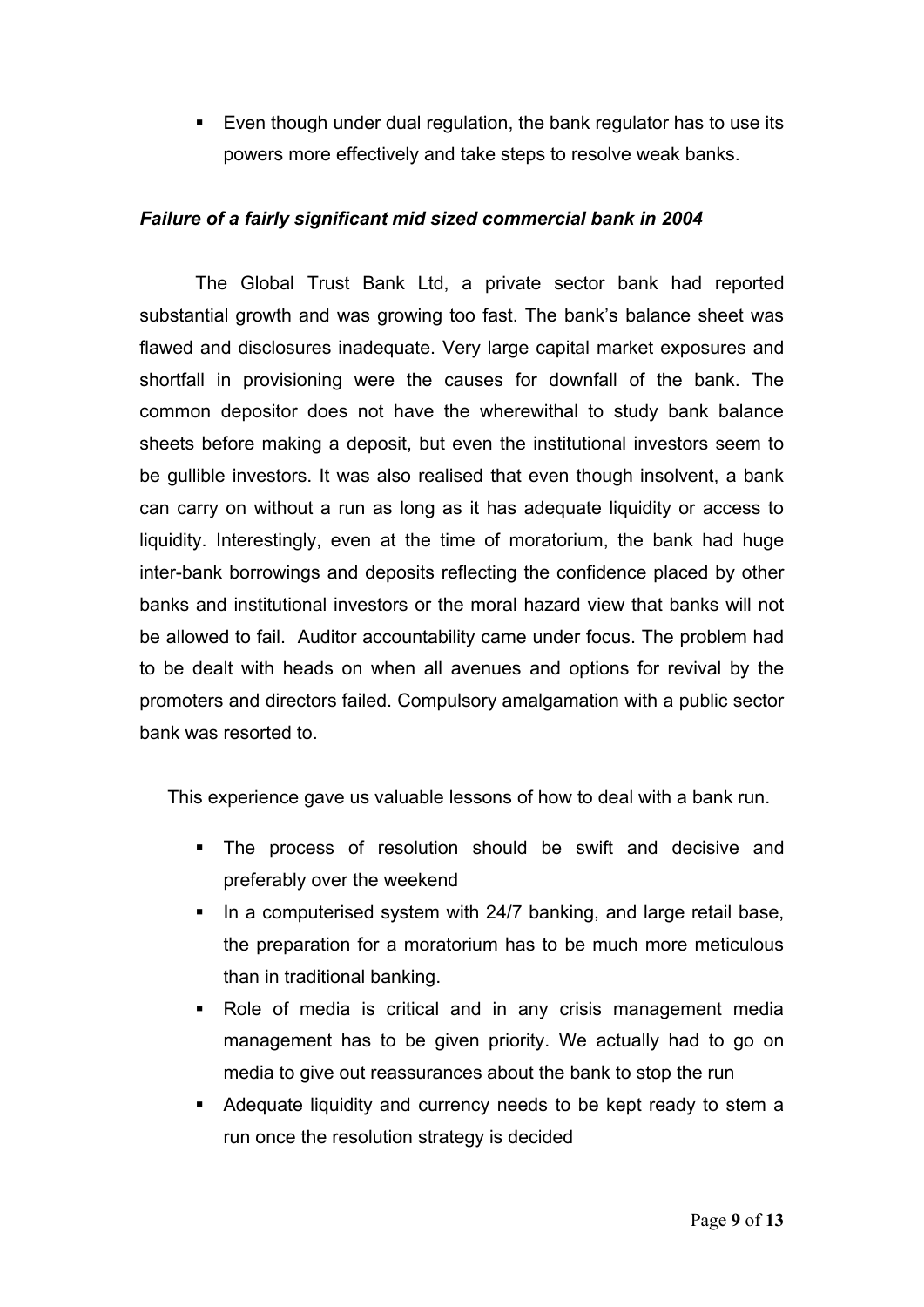! A moratorium is useful to give breathing time to put a resolution package in place but hardship requests can become tedious to handle.

## *Institutional factors*

This decade has been one of challenges in managing capital flows both inflows and outflows. Both monetary policies and prudential policies have been used through a variety of instruments to manage the macro economic and financial stability challenges arising out of large capital flows, external shocks such as 9/11, political uncertainty, geo political events, and have called for vigilance and prompt actions. While evolving policy instruments to manage these conditions such as the Market Stabilisation Scheme for sterilising the impact of inflows are important I would like to flag a few critical institutional factors which I think are required to be encouraged and made part of the automatic trigger mechanisms in the system. I would like to turn to these -

*Problem Recognition* – The meaning of being vigilant is to be able to constantly scan the horizon and recognise that a problem is brewing and take pre-emptive action before the problem becomes disruptive. The indicators could be asset values, excess credit growth, large unhedged exposures, continuing current account deficits financed by short term credit, weakly regulated entities in the system, opportunities for regulatory arbitrage, large leveraged positions, prolonged periods of liquidity excesses or shortages; or the tendencies of entities to leverage, especially by exploiting the interlinkages in the financial system .

*Committee Approach* – As part of crisis management, it is necessary to have a harmonised approach. First it is essential to have close coordination with the Government. As in 1991, this was an important requirement in responding to the recent crisis. Putting in place an institutional mechanism and systems that can facilitate continuous dialogue and co-ordination between those in charge of monetary policy, debt management, foreign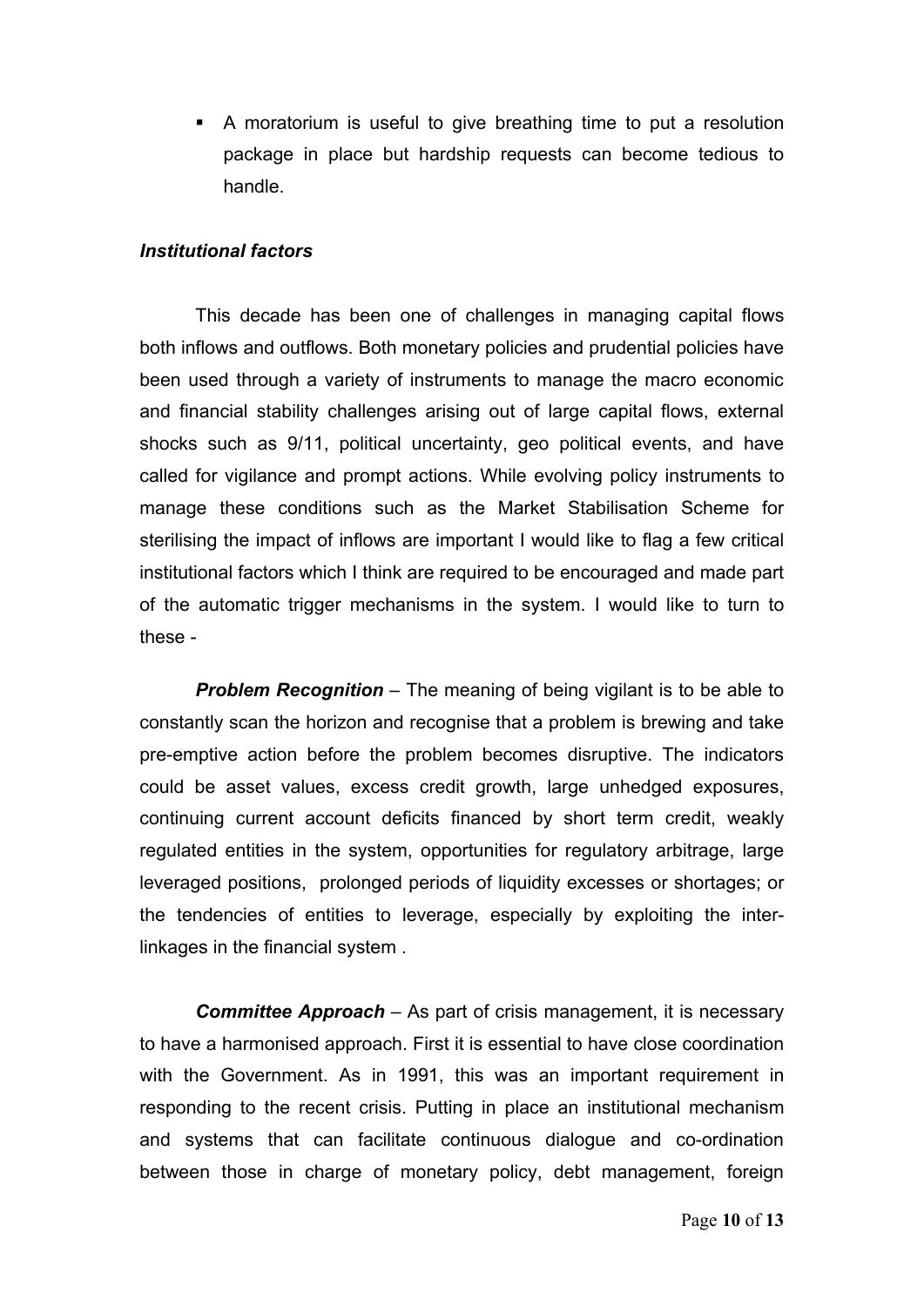exchange management, regulation and supervision of banking entities, supervision of non-banking entities, securities markets regulation and the like is a sine-qua-non. Within each of these segments it is crucial to be in sync. We have a Financial Markets Committee (FMC) in the central bank consisting of senior executives responsible for monetary policy and operations, debt management and foreign exchange reserves management. The FMC meets at least once every day in the morning and emergent meetings are also convened when there are episodes of sharp volatility in equity markets, or when any of the other markets are significantly affected. Other regulatory departments including the department responsible for payment system also get involved during such times. The Committee keeps in touch with the securities regulator (SEBI), the stock exchanges especially the clearing and settlement corporation of the exchanges, the Clearing Corporation of India Ltd. (CCIL) and the like. We also have a Crisis Management Group that meets whenever a crisis is anticipated or occurs.

*Inter-regulatory Co-ordination* – Financial sector harmonisation among the securities, insurance, pension fund and bank regulators is enabled through the High Level Co-ordination Committee on Financial Markets (HLCCFM). The HLCCFM is headed by the Governor, RBI and meets as and when felt required. The Ministry of Finance provides the secretariat. Subcommittees / groups formed among SEBI, IRDA, PFRDA and RBI, meet to discuss and sort out issues relating to developments in the financial markets having implications cutting across different regulators. Institutionalised and formal approach to decision making in a crisis has the benefit of building on the experience of the members.

*Consultative Approach* – we have also reaped the advantages of using external experts in our policy making. We have a Technical Advisory Committee for Monetary Policy consisting of academicians, practitioners and experts, which tenders advice to RBI on monetary policy stance. There is also a Technical Advisory Committee that consists of financial sector experts from areas such as banking, academics, government, stock exchanges, credit rating agencies and market representatives. This committee meets once a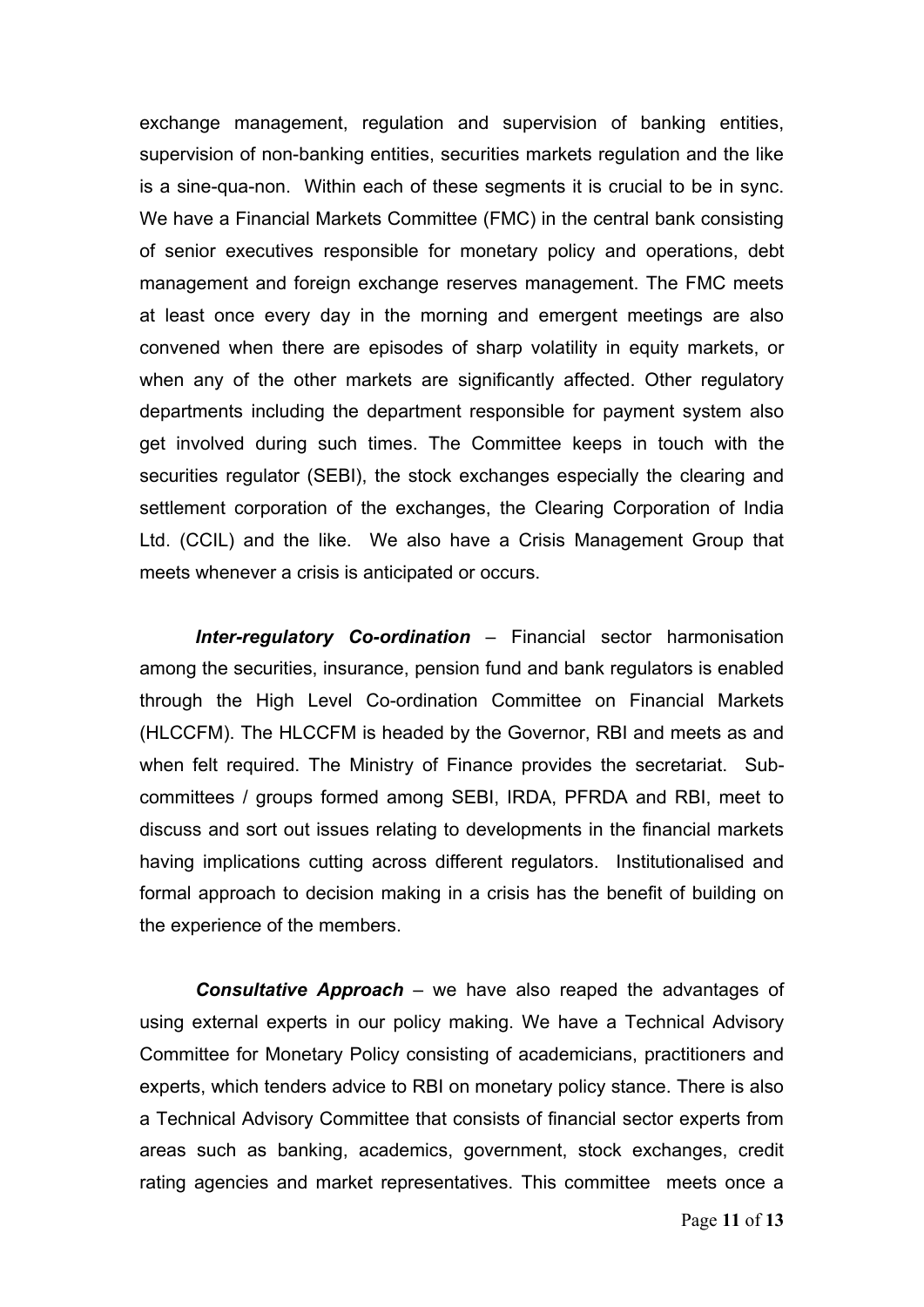quarter to deliberate on developments in money, foreign exchange and government-securities markets and offers advice on policies for regulation, growth and further reforms in financial markets, including products, practices and institutional arrangements.

**Capacity Building** – Equally crucial is the need to develop people and systems to deal with scenarios and contingencies, which can be achieved only through a sustained process of capacity building. Giving exposure through participation in meetings at local and international levels, allowing officers even at fairly junior levels to be part of the dialogue process at the top levels in various co-ordination fora, enormously helps in nurturing talent. A consultative and participative approach to decision making through setting-up of working groups consisting of a mix of internal and external people with clearly set tasks and time-lines not only casts responsibility but also aids developing expertise. Emphasis in these groups is on harnessing collective wisdom and balanced judgement, typical of a college-like atmosphere for decision making.

*Robust Infrastructure –* I am referring to the development of sound market infrastructure for payments and settlement for all financial transactions as also market infrastructure for trading reporting information dissemination and clearing settlement. CCPs for clearing and settlement of equity government securities forex and money markets are in place following the best practices laid down by IOSCO/CPSS. The infrastructure for electronic payments and RTGS are now taken for granted.

#### *Summing up*

A lot has been talked about the current crisis and the response. Most of these talks are on the website. I would just like to say that the major learning from this crisis is that globalization has meant that no country is immune from the happenings in global financial markets. Also, at one level, the presence of complex and interconnected financial entities across several jurisdictions with regulators at the national level has posed huge challenges in ensuring that there is no regulatory arbitrage and that there is coordination amongst